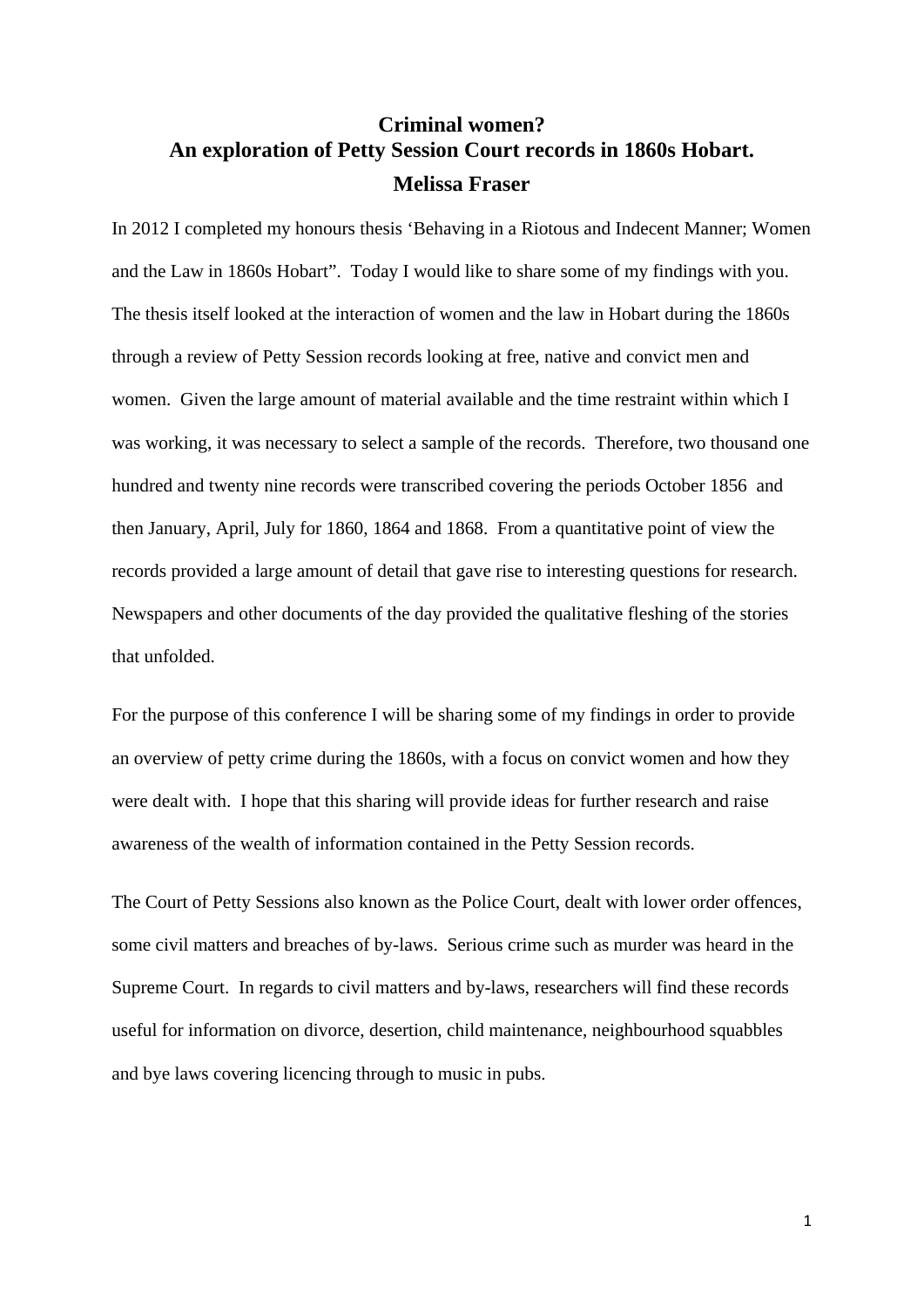Table 1.1 illustrates that although transportation had ended in 1853 serving convict and exconvict women were over represented in court system.<sup>1</sup> Even though the women had completed their sentences, the act of transportation defined their 'legal status' within the system. Within the Petty Session records during the period covered, each individual had their legal status recorded as 'free'; 'native born' or 'free by servitude' or 'conditional pardon'. Earlier records also included the name of the ship that the convict women had been transported on. The charge and the plea are also recorded, along with witness statements. As the charges were also recorded in the Conduct Registers through to at least 1853, one can verify the identity of an individual and attain a more complete picture of the person being researched. As the recording of the status went on for many years the 'stain' of a woman's past would last until she died or moved from Tasmania. Of interest to today's conference, is what information can be gleaned from the Petty Session Records and perhaps why exconvicts were over represented in the criminal records.

The 'free' women in this group are something of an anomaly that could in part be explained by the arrival of Irish, Scottish and English women through the assisted emigrant programs. Some of whom were unsuitable for employment as servants and were left to survive on their own initiative.<sup>2</sup> While many of these women were from the low or emerging middle classes<sup>3</sup>, others were selected from parish workhouses and the Refuge for the Destitute.<sup>4</sup>

<sup>1</sup> Melissa Fraser, *Behaving in a Riotous and Indecent Manner; Women and the Law in 1860s Hobart*, (Hobart, 2012), p.14.

<sup>&</sup>lt;sup>2</sup> Catherine M. Pearce, 'A Suitable Girl: The Tasmanian Emigration Agency and Female Migration, 1858-1862', Tasmanian Historical Research Association Papers and Proceedings, 56/2, (September, 2009), p.138.

 $^3$  Elizabeth Rushen, Single and free; Female Migration to Australia, 1833-1837, (Kew, 2003), p.62.<br><sup>4</sup> Thelma McKay, *The Princess Royal' Girls; The First Free Female Immigration Ship to Van Diemen's Land –* 

*<sup>1832</sup>*, (Kingston, 2007), p.1, 6.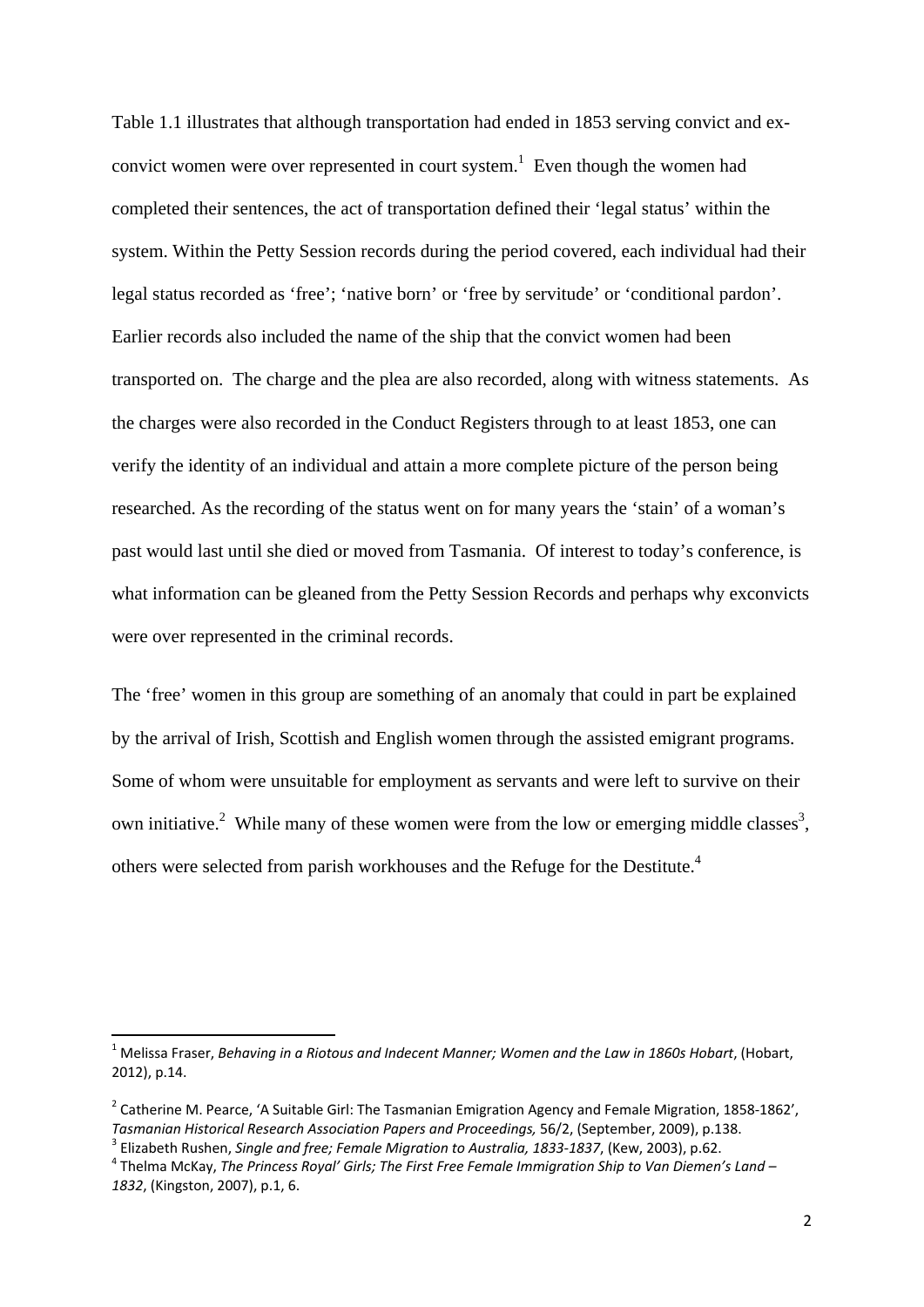| Year               | 1856 | 1860 | 1864           | 1868 |
|--------------------|------|------|----------------|------|
| <b>Free</b>        | 141  | 8    | $\overline{4}$ |      |
| Convict            | 114  | 643  | 309            | 290  |
| <b>Native Born</b> | 2    | 22   | 22             | 69   |
| <b>Total</b>       | 257  | 673  | 335            | 363  |

Source: based on records collated from LC247, Record of Cases Heard in Court of Petty Session, Tasmanian Archives and Heritage Office (hereafter TAHO). NB. 'Native Born' refers to women born in the Tasmania.

#### **Table 1.1: Legal Status of Women as Defined in Court of Petty Sessions.<sup>5</sup>**

In the petty session records there is a transition over time from convict related offences such as 'absconding' as sentences were completed, to the more prevalent socially inappropriate related behaviour. This transition can be seen in figure 1.1. Charges such as drunkenness, swearing and 'disturbing the peace' become more prevalent. Of particular interest, are rises in charges such as begging, prostitution and 'Not being able to give a good account' which are related to an individual's inability to work and therefore feed or house themselves. The spike seen in the figures for 1860 reflect the financial depression suffered at the time. By 1868 the numbers are more reflective of the number of older male and female ex convicts struggling to survive with few social services available and more sadly for men, the lack of family support available to many. I think we also have to keep in mind the reality that women relying on prostitution for a living, found it harder as they got older.

The charge 'of being idle and disorderly and not being able to give a good account of herself' could be seen as a somewhat subjective tool that allowed police to remove women suspected of prostitution off the street. Prostitution in this period was included as a subcategory of the charge of 'being idle and disorderly'. The 'idle and disorderly' charge also allowed police to take women who were destitute back to the watch-house where they were removed from public view and given a bed and food.

<sup>5</sup> Melissa Fraser, *Behaving in a Riotous and Indecent Manner*, (Hobart, 2012), p.14.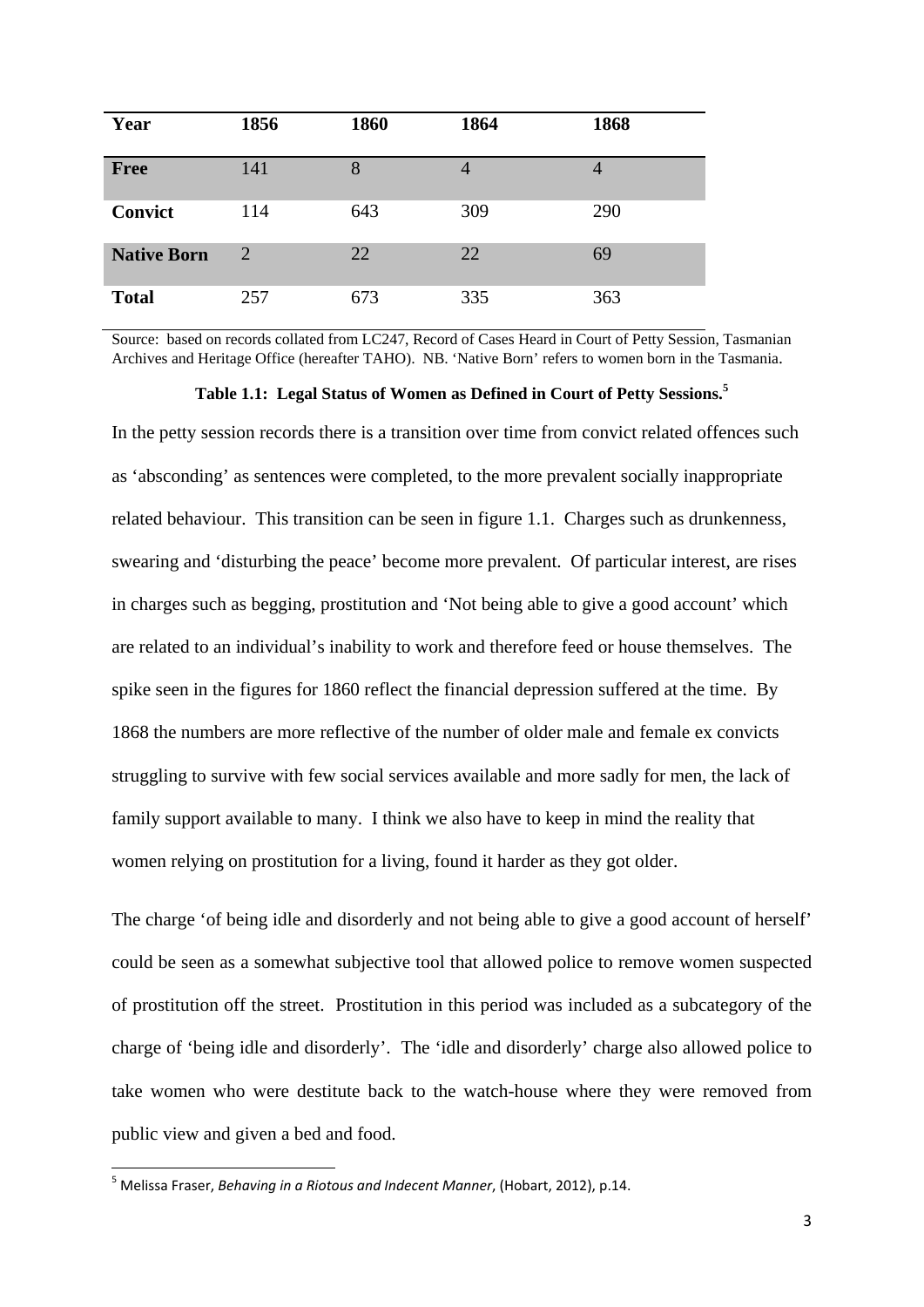

Source: LC247/1/30; LC247/1/31; LC247/1/32; LC247/1/33, TAHO. Includes men & women.

#### **Figure 1.1: Breakdown of charges for sample 1856 to 1868**.

NB: 'Larceny' covers theft crimes under the amount of £5. 'Civil' refers to 'Civil Matters', complaints laid against individuals rather than police charges. 'I&D' stands for Idle and Disorderly. 'SI' is an abbreviation for socially inappropriate. 'Drunk –All' covers both 'Drunk and disorderly' and 'Drunk and incapable'. This graph does not include 380 out of 2010 charges. These related to sailors or serious crime referred to the Supreme Court.<sup>6</sup>

Mary Hunter was a thirty-seven year old widow with one child when she was transported in 1850 for stealing.<sup>7</sup> Her conduct record is a long list of minor charges with a heavy emphasis on charges related to alcohol. October 1864 was not a good month for her, with one charge of 'disturbing the public peace', and one of being 'drunk and incapable' followed by the idle and disorderly charge to which she pleaded not guilty, hence the statement below. In this statement, at age fifty-one she had no money and no place to live. Mary's plight highlights the difficulty of women convicts who had most of their physical requirements met by the

<sup>6</sup> Melissa Fraser, *Behaving in a Riotous and Indecent Manner; Women and the Law in 1860s Hobart*, (Hobart, 2012), p. 20.  $7^7$  CON41/1/31, TAHO.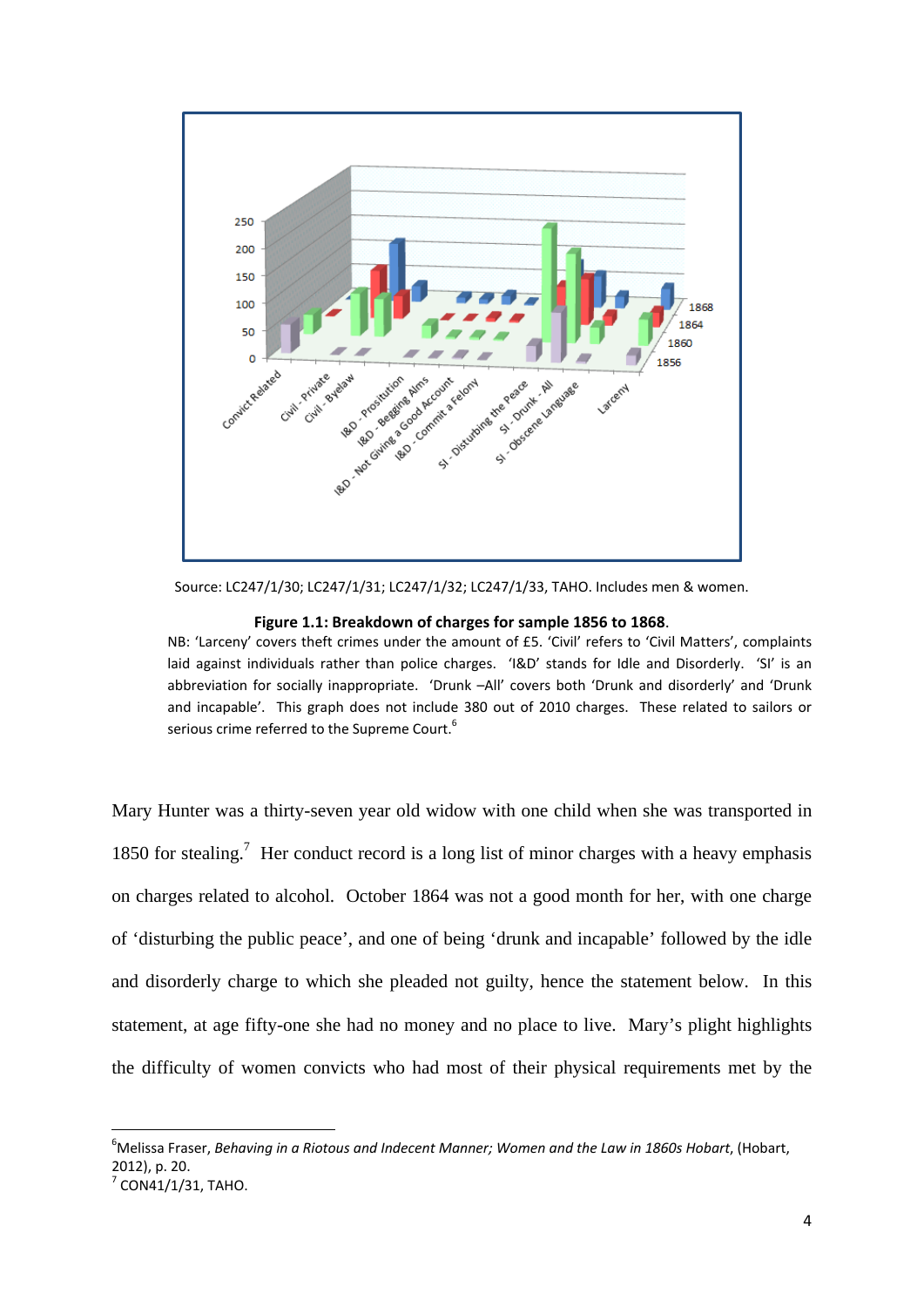Imperial government while under sentence but were then expected to fend for themselves once given their freedom. Since she asked to be invalided, Mary was probably unable to work and was seeking a place in ether the General Hospital, the Cascades Female Factory or the New Town Charitable Institution. $<sup>8</sup>$  The police testimony is valuable here:</sup>

## 28.10.1864

Re: Mary Hunter: William Elliot sworn in ...at 12 o'clock last night I saw the Defendant Mary Hunter sitting on a step at the door of Mr Chattby in Liverpool St in Hobart Town. I asked her what she was doing there - she said she had no place to go to and no money she said she was destitute and had applied for an order to be invalided I brought her to the Watchhouse. I have known her for some time. She has no means of subsistence.<sup>9</sup>



Source: LC247/1/30; LC247/1/31; LC247/1/32; LC247/1/33, TAHO. NB. 'Drunk' includes 'Drunk & Disorderly' and 'Drunk & Incapable'.

# **Figure 1.2: Gender split for inappropriate behaviour related charges.10**

Figure 1.2 offers some interesting insights into what I call the 'inappropriate

 behaviour' charges which tend to go hand in hand with alcohol consumption. Apart from 1860 being a year of economic decline, women appear to be bearing the brunt of police action. It should also be noted that this was a period when men were leaving Tasmania for work on mainland Australia; the Otago gold fields in New Zealand and some men also left to

 $^8$  Brown, "Poverty is Not a Crime", p.122.<br><sup>9</sup> LC247/1/33, TAHO.<br><sup>10</sup> Melissa Fraser, *Behaving in a Riotous and Indecent Manner; Women and the Law in 1860s Hobart, (Hobart,* 2012), p. 21.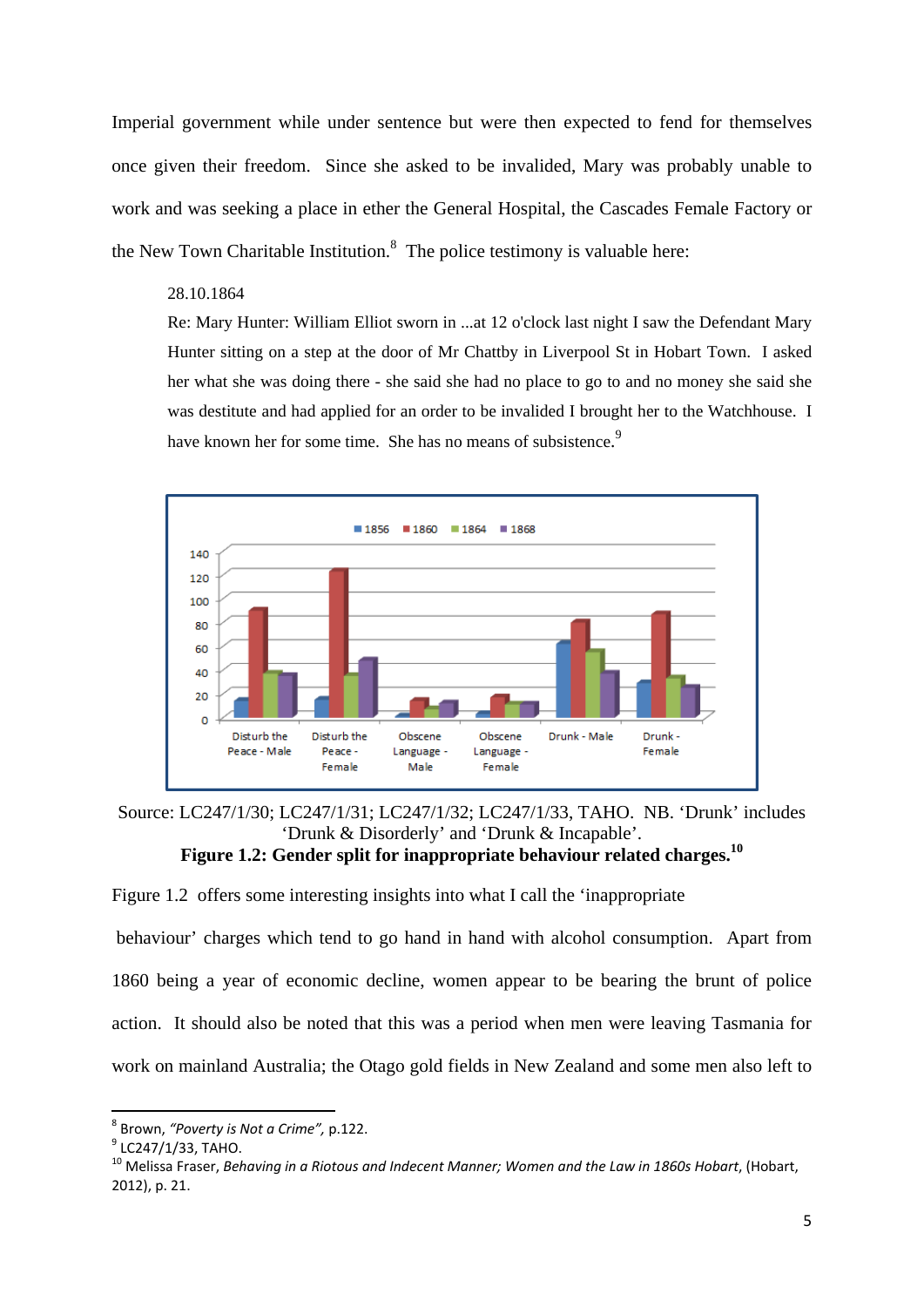volunteer in the New Zealand Militia to fight in the Maori wars. Many women were left without financial support for their families leaving them and their children in dire circumstances. For many of these women prostitution was possibly the only source of income. $11$ 

Prostitution was not just about sex, women often worked in pairs to get a client drunk and then run off with money, clothes and items such as watches. The *Criminal Statistics 1861*  document that this link was acknowledged by police and authorities, as it lists 'Stealing by prostitutes' under 'Minor Offences'.12 Ann Donovan was caught on 14 April 1868 having hold of a man's waistcoat.<sup>13</sup> The victim was being detained by Donovan and her associate. Donovan's entry in the Conduct Register is a list of misdeanours that has her constantly in trouble with the authorities.

These records linked with newspaper reports of the day fill out the picture of Anne Donovan and her behaviour. She absconded, refused to follow orders, served two months hard labour for a robbery conviction and was a known prostitute and 'notorious pickpocket'.<sup>14</sup> The conviction for which she was transported was for stealing a shift. Whether this was an Irishwoman committing an offence to escape Ireland for economic reasons would require further research, but Donovan's behaviour in Tasmania would suggest not. Ann was 23 when she arrived in Hobart Town and seemingly disappears from the records after November 1872. If we study the charges and corresponding newspaper reports we start to form a picture of a troubled woman. The records depict Ann as violent, abusive and probably alcoholic. She appears to rely on theft and her pickpocketing skills to survive. Ann appears to have had a child which she left with its father. She lived mainly within inner Hobart, appearing in

<sup>&</sup>lt;sup>11</sup> *Ibid.*, p.49<br><sup>12</sup> TAHO: *Journals of the House of Assembly*, Statistics of Tasmania, 1862. Unfortunately this table has not appeared in subsequent *Journals*. Nine women were apprehended with two summarily convicted <sup>13</sup> LC247/1/33, TAHO. 14 CON41/1/36, TAHO; LC247/1/33, TAHO. The Mercury, Monday 15 April 1867, p.2.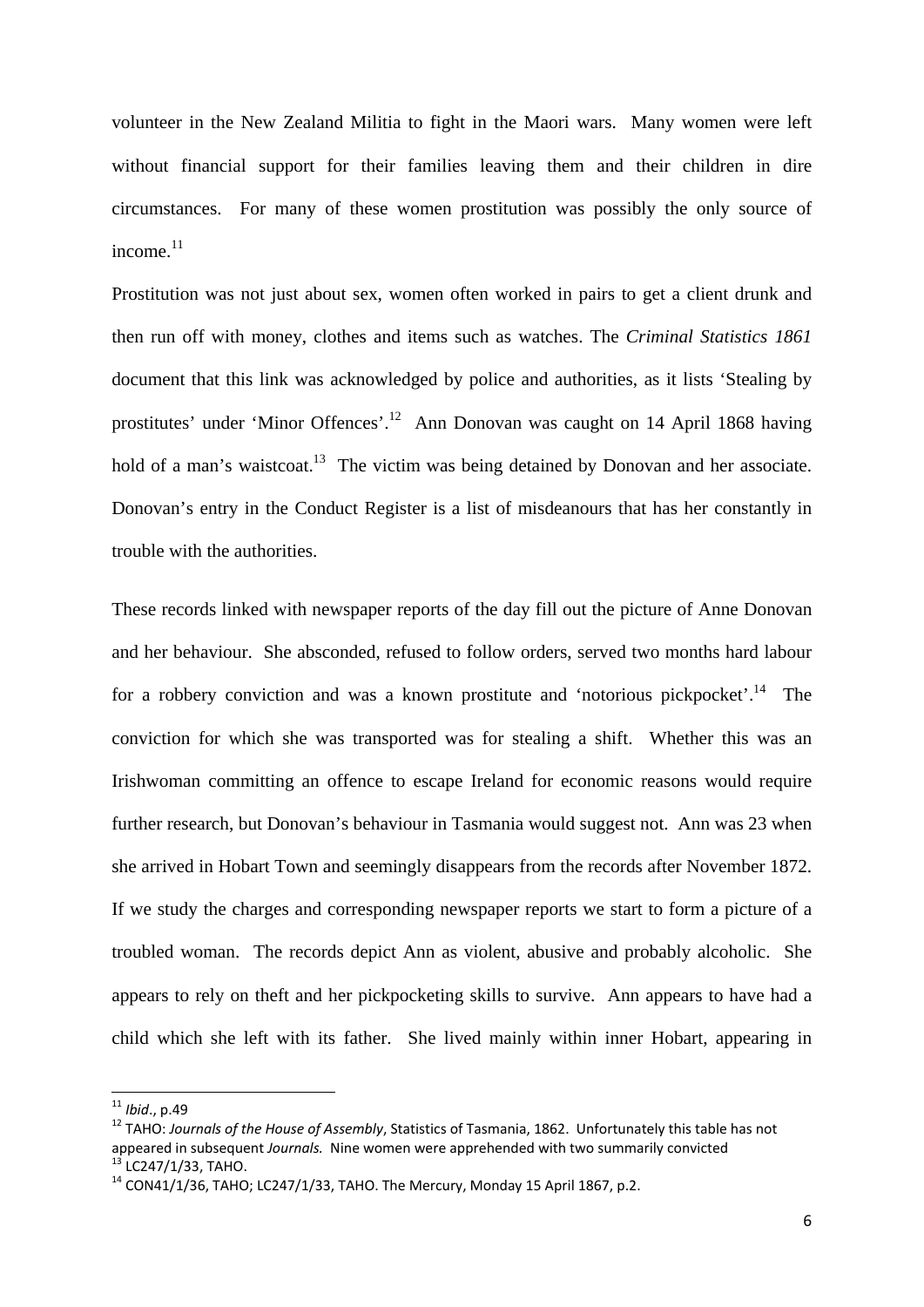Macquarie, Davey, Murray and Liverpool Streets. I could also speculate that she was in some sort of abusive relationship with a Mr Gale. I would also point to the Ann's last appearance where she is very much still the convict as they cite the name of the ship she was transported on the Midlothian and her legal status as Free by Servitude.

| Date                                                            | Report from newspaper                                                                                                                                                                                                                                                                                                             | <b>Petty Session record</b>                                                                                                                                                                                                                                                                                          |
|-----------------------------------------------------------------|-----------------------------------------------------------------------------------------------------------------------------------------------------------------------------------------------------------------------------------------------------------------------------------------------------------------------------------|----------------------------------------------------------------------------------------------------------------------------------------------------------------------------------------------------------------------------------------------------------------------------------------------------------------------|
| 26 March 1858,<br>p.3<br>25 March 1858                          | <b>Hobart Town Daily Mercury</b><br>Absconding from her service20 <sup>th</sup> February and<br>remaining illegally at largeapprehended in a<br>public house on the $24th$ March. the conduct of<br>prisoner<br>was<br>the<br>of<br>most<br>violent<br>the<br>descriptiontorrent of abuse, using the most<br>disgusting language. | Unable to locate record. Multiple<br>record books being used at this<br>time.                                                                                                                                                                                                                                        |
| 23 Oct. 1860, p.2                                               | The Mercury<br>Trundle against Donovan.-an information by<br>Mrs.Phebe Ann Trundle, Davey Street, against Ann<br>Donovan, for assault.                                                                                                                                                                                            | As above                                                                                                                                                                                                                                                                                                             |
| 26 Oct. 1861, p.3<br>25 Oct.1861<br>LC247/1/30<br>p.1024        | The Mercury<br>Refusing<br>to<br>child.<br>support<br>Ann<br>a<br>Donovan,apprehended on<br>a warrant,<br>was<br>chargedwith refusing to support her illegtimate<br>child.<br>The same defendant was charged with assault and<br>was bound over to keep the peace.                                                                | Deserting<br>her<br>illegitimate<br>childDefendant says that she<br>was not in a position to support<br>the child and that she gave it up to<br>its father. Case dismissed<br>Gale v Donovan. Not guilty. The<br>defendantagreeable to enter into<br>Recognizance<br>not<br>molest<br>to<br>complainant in future£20 |
| 21 March 1862,<br>p.2<br>$LC247-1-31,$<br>p.94<br>20 March 1862 | The Mercury<br>Ann Donovan was fined 10s or in default of<br>payment committed to prison for disturbing the<br>peace in the public street last night, in Davey<br>Street.                                                                                                                                                         | disturbing the peace in a public<br>street. Plea-Not Guilty.  Fagan<br>sworn saith I am a ConstableI<br>took the defendant Donovan into<br>custodyshe was<br>abusing a<br>gentleman named<br>Gale<br>$\ddot{\phantom{a}}$<br>Defense. Mr Gale struck me                                                              |
| 1 Aug. 1863, p.2<br>$LC247-1-31,$<br>p.640                      | The Mercury<br>Bailey v Donovan. - an information by Jane Bailey<br>against Ann Donovan for assault. The case was<br>one of those neighbours' squabbles which waste so<br>much of the Bench.                                                                                                                                      | Bailey v Donovan.<br>Assault.<br>Complaint<br>withdrawn<br>by<br>complainant.                                                                                                                                                                                                                                        |
| 28 Oct. 1863, p.3<br>27 Oct. 1863<br>$LC247-1-31,$<br>p.720     | The Mercury<br>Child<br>Maintenance. – Ann<br>Donovan<br>was<br>summoned on the information of Charles Young<br>for neglecting to maintain and support her child at<br>the Queen's Orphan School                                                                                                                                  | Young v Donovan. Maintenance<br>for a child in the Queen's Asylum.<br>Defendant says the only cause she<br>has to show is that she is not able<br>to pay for the child's maintenance.<br>Ordered to pay into the hands of<br>the Superintendent of the Queen's<br>Asylum the sum of three shillings<br>and sixpence  |
| 29 Dec. 1866, p.2<br>28 Dec. 1866,<br>LC247-1-32,<br>p.740      | The Mercury<br>Stealing from the Person. - Ann Donovan, charged<br>by Detective Morley with stealing £4 15s., a watch<br>$(f28)$ , and chain $(f2)$ , the property of George<br>William O'Keefe, remanded till Friday next.                                                                                                       | Ann Donovan, Midlothian F.S.<br>Charged by Constable Morley<br>with stealing one silver watch<br>Remanded till the 4 <sup>th</sup>                                                                                                                                                                                   |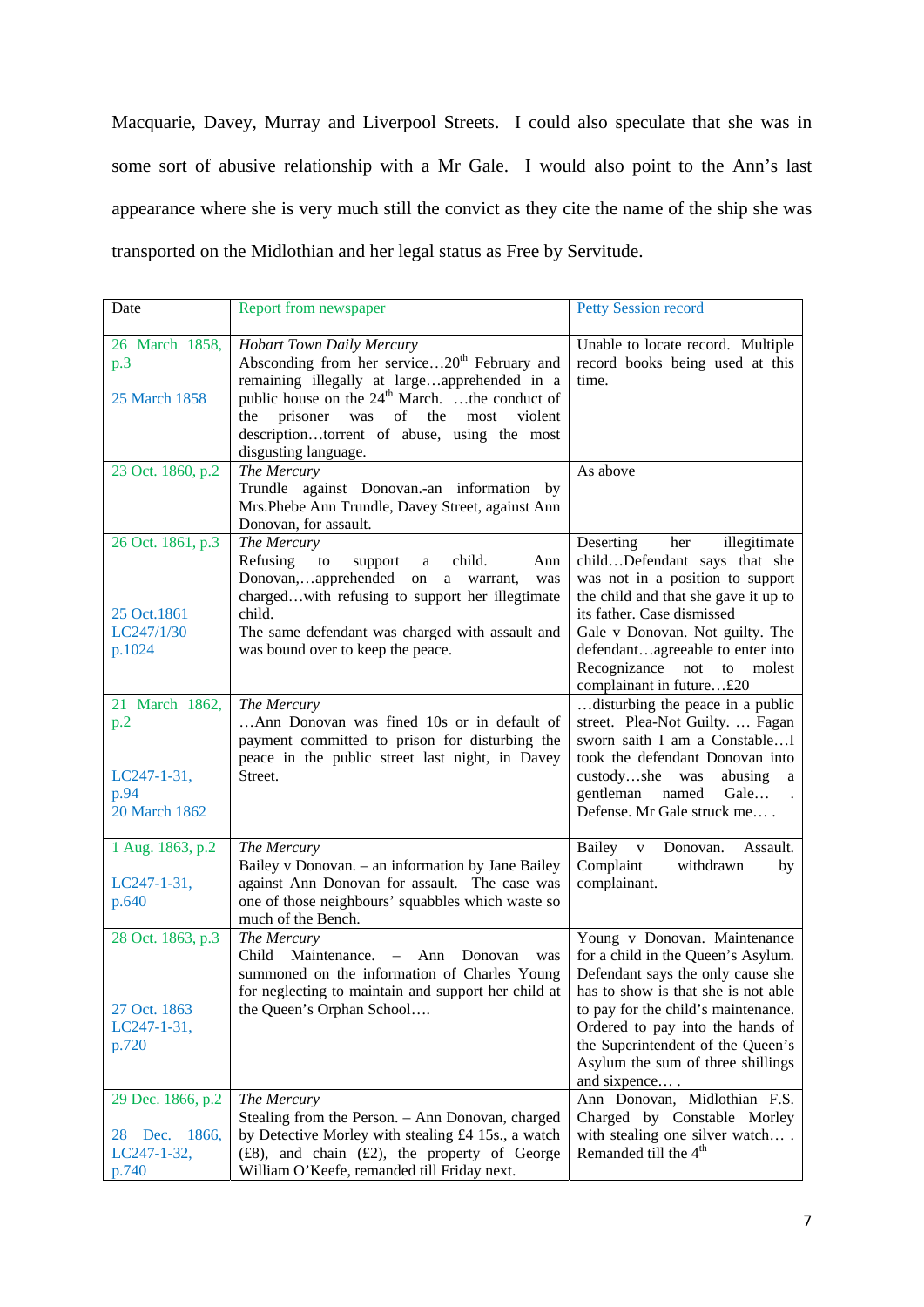| 9 Jan. 1867, p.2<br>8 Jan. 1867<br>LC247-1-32,<br>p.750               | The Mercury<br>The Alleged Robbery in Collins Street.- Ann<br>Donovan who had been at first apprehended on a<br>charge of stealing a watch, which was subsequently<br>withdrawn, and a charge of stealing £4 10s.<br>discharged altogether and released from custody.                                                                                                 | Ann Donovan, Midlothian, F.S.<br>Brought up from the 4 Jan<br>Discharged<br>there<br>being<br>no<br>evidence to offer against her as<br>stated by Constable Morley.                                               |
|-----------------------------------------------------------------------|-----------------------------------------------------------------------------------------------------------------------------------------------------------------------------------------------------------------------------------------------------------------------------------------------------------------------------------------------------------------------|-------------------------------------------------------------------------------------------------------------------------------------------------------------------------------------------------------------------|
| 1867,<br>15<br>April<br>p.2<br>13 April 1867<br>LC247-1-32,<br>p.845  | The Mercury<br>A female pickpocket. - A woman named Ann<br>Donovan who has attained some notoriety as a<br>pickpocket, is in custody for exercising her<br>vocation on a respectable citizen as he was passing<br>along Liverpool street on Friday night.                                                                                                             | Ann Donovan, Midlothian, F.S.<br>Charged by Constable Morley<br>with stealing four letters value one<br>penny the property of Samuel C<br>Peck.                                                                   |
| 17 April 1867<br>LC247-1-32,                                          |                                                                                                                                                                                                                                                                                                                                                                       | Charge<br>withdrawn<br>by<br>complainant.                                                                                                                                                                         |
| p.1076                                                                |                                                                                                                                                                                                                                                                                                                                                                       | The said Ann Donovan. Charged<br>by Constable Morley with being<br>idle and disorderly person in being<br>a suspected person frequenting a<br>public streetto wit Murray<br>Street                                |
| 23 April 1867<br>LC247-1-32                                           |                                                                                                                                                                                                                                                                                                                                                                       | Ann Donovan F.S. brought up<br>from the 17 April instantwith<br>being an idler and disorderly<br>person.<br>Remanded till the 24<br>instant.                                                                      |
| Jan.<br>1868,<br>25<br>$LC247-1-$<br>32,p.1073                        |                                                                                                                                                                                                                                                                                                                                                                       | Charged by Constable Vickers<br>with stealing the sum of seven<br>shillings and twopence and one<br>purse value six pence the monies<br>and property of Henry Parsons.<br>Remanded till 27 instant.               |
| 28 Jan. 1868, p.2<br>27<br>Jan.<br>1868<br>LC247-1-32,<br>p.<br>1076. | The Mercury<br>Robbery from the person. - Ann Donovan was<br>charged by George Henry Parker with having on<br>the morning of the $26th$ inst., stolen a sum of 7s. 3d.<br>and a purse of the value The prosecutor gave a<br>tedious narrative of his met the woman in the street<br>o'clock in the morning,<br>about<br>one<br>and<br>accompanied her to the Ship Tap | Ann Donovan. Midlothian. F.S.<br>Brought up from the 25 Jan<br>Charged by Constable Vickers<br>with stealingElect to be dealth<br>with summarily. Plea not guilty.<br>Two months imprisonment and<br>hard labour. |
| 15 April 1868,<br>p.2                                                 | The Mercury<br>Suspected person. - Ann Donovan was charged<br>with being idle and disorderly, a suspected person<br>frequenting a public street with intent to commit a                                                                                                                                                                                               | Ann Donovan. F.S. Charged by<br>with being an idle and disorderly<br>person in being a suspected person<br>frequenting a public street in                                                                         |
| 14 April 1868,<br>LC247-1-33,<br>p.44.                                | felony.  shortly after 12 o'clock in the morning<br>he saw the defendant detaining a man against his<br>will I Liverpool street                                                                                                                                                                                                                                       | Hobart Town this morning the 14<br>April with intent to commit a<br>felony.<br>Re Donovan - about a 1/4 past<br>one o'clock this morning                                                                          |
| 7 Dec. 1868, p.2<br>1868,<br>Dec.<br>4<br>$LC247-1-33,$<br>p.174      | The Mercury<br>The Robbery from the Person. - Ann Donovan,<br>under remand for stealing money from the person<br>was discharged, the party who gave the woman<br>into custody having gone away.                                                                                                                                                                       | Ann Donovan. Midlothian. F.S.<br>Mag. Discharged.                                                                                                                                                                 |
| 2 July 1869, p.2.<br>July<br>1869,<br>1<br>LC247-1-33,                | The Mercury<br>Breaking Windows. - Ann Donovan remanded<br>until Saturday on a charge of wilfully breaking four<br>panes of glass, the property of Francis Horne. Mr                                                                                                                                                                                                  | Ann Donovan F.S. Charged by<br>Francis<br>Horner with<br>wilfully<br>damaging certain real property.<br>Remanded till the 3 <sup>rd</sup> instant.                                                                |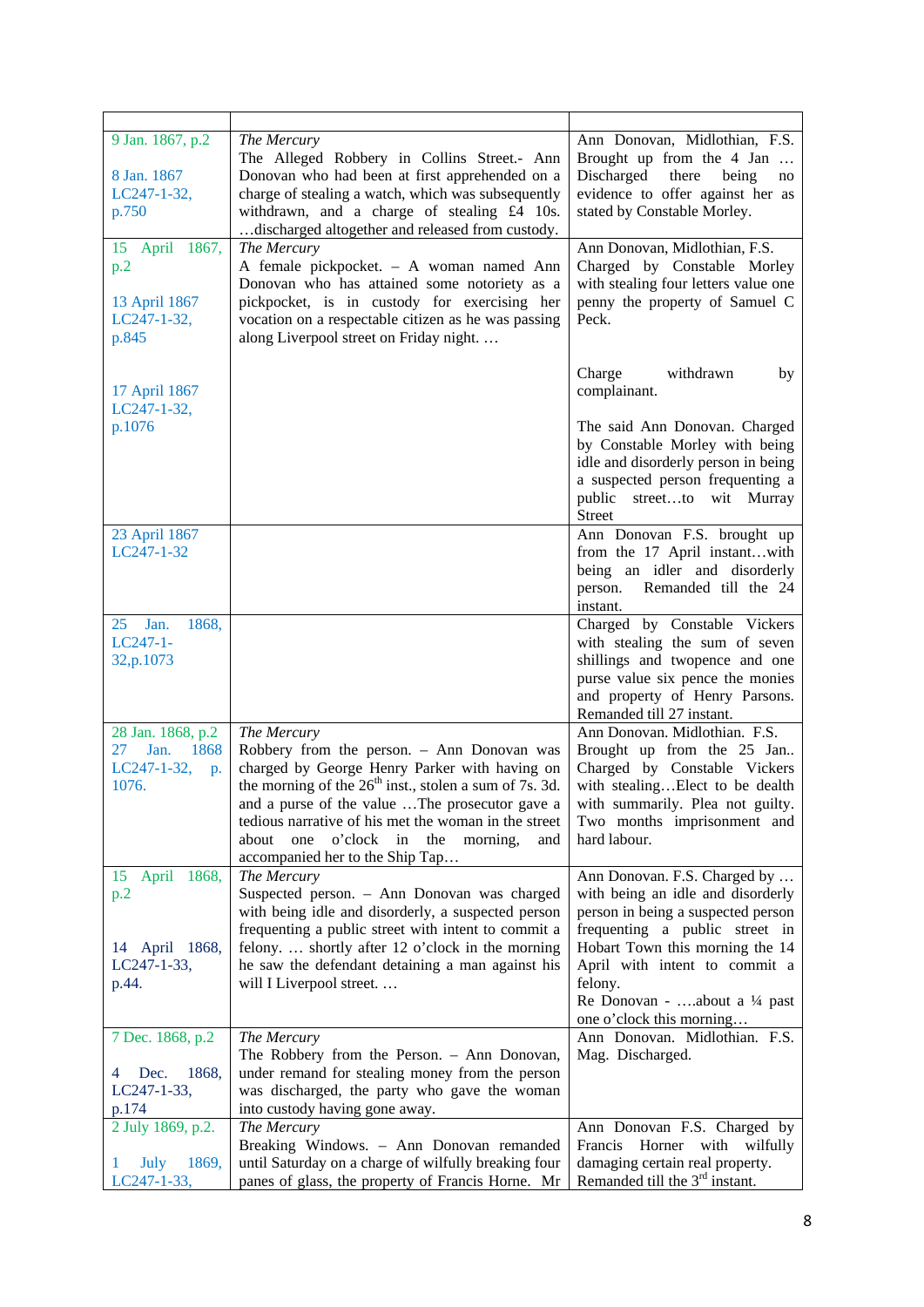| p.325               | Graves appeared for the defence.                     |                                   |
|---------------------|------------------------------------------------------|-----------------------------------|
| 3 July 1869,        |                                                      | Horner v Donovan.<br>Wilfully     |
| LC247-1-33,         |                                                      | damaging certain real property.   |
| p.328               |                                                      | Not guilty. Fined £1 over and     |
|                     |                                                      | above the amount of damage done   |
|                     |                                                      | namely six shillings and ordered  |
|                     |                                                      | to be paid and the costs          |
| 31 Oct. 1870, p.2   | The Mercury                                          | Ann<br>Donovan<br>F.S.            |
|                     | Disturbing the peace. - Ann Donovan was charged      | the<br>Chargedwith<br>disturbing  |
| 29 Oct. 1870        | by Constable Meredyth with creating a disturbance    | public peace in a public street   |
| LC247-1-33,         | in Macquarie street on the previous evening. The     | Not guilty. Fined £2.5.6          |
| p.683               | Constable stated that the woman was drunk at the     | Re Donovan - Between the          |
|                     | time, and was very violent in her language and       | hours of 6 & 7 pm yesterday I saw |
|                     | conduct.                                             | the deft Donovan in Macquarie     |
|                     |                                                      | StreetShe was disturbing the      |
|                     |                                                      | public peace there by using bad   |
|                     |                                                      | language and she was drunk        |
| 1871,<br>11<br>May, | The Mercury                                          | Disturbing the peace in a yard    |
| p.2                 | Disturbing the peace. - Ann Donovan was charged      | abutting on a public street       |
|                     | with disturbing the peace on the previous night.     | Not guilty.                       |
|                     | creating a disturbance in a yard abutting on         | Fined 10s and costs               |
| 10 May 1871         | Davey Street, on the previous night. she made a      |                                   |
| $LC247-1-33,$       | rush at the door of her house, and got as far as the |                                   |
| p.819               | stepThe Police Magistrate said this was an old       |                                   |
|                     | offence of the defendant, who was fined10s or 7      |                                   |
|                     | days in the House of Correction.                     |                                   |
| 1 Nov. 1872, p.2    | The Mercury                                          | Ann Donovan Midlothian F.S.       |
|                     |                                                      | Charged  with stealing the sum    |
|                     | Ann Donovan was charged with stealing two            | of two ponds one shilling and six |
|                     | sovereigns and 1s 6d in silver from Conrad           | pence the monies of Conrad        |
| 31 Oct. 1872,       | Sealing, a German, on the $30th$ instant.            | Sealing.                          |
| LC247-1-34,         | She was on the footpath, and she beackoned to        | Not guilty.                       |
| p.112               | him to come to her. He went with her to her house,   | Three months imprisonment and     |
|                     | thinking she needed assistanceput her hand in his    | hard labour.                      |
|                     | trousers pocket and took his purse. the female       |                                   |
|                     | searcher at the police station(found) fourpence in   |                                   |
|                     | coppers in one pocket, and a purse containing14s     |                                   |
|                     | 6d in another. She was very drunk and violent.       |                                   |

While many historians have focussed on the success of many emancipated women, there has always been a group of women for whom life, once released, was going to prove difficult.<sup>15</sup> Given the number of drunk charges and other related anti-social behaviour, such as disturbing the public peace and using obscene language in the Petty Session hearings, it may be that alcohol abuse prevented some women from finding stable employment and relationships.

<sup>15</sup> Here I refer to Kay Daniels and Deborah Oxley, but of more relevance are Babette Smith, *A Cargo of Women; Susannah Watson and the Convicts of the Princess Royal* (Crows Nest, 2008); Lucy Frost, *Abandoned Women; Scottish Convicts Exiled Beyond the Seas* (Crows Nest, 2012).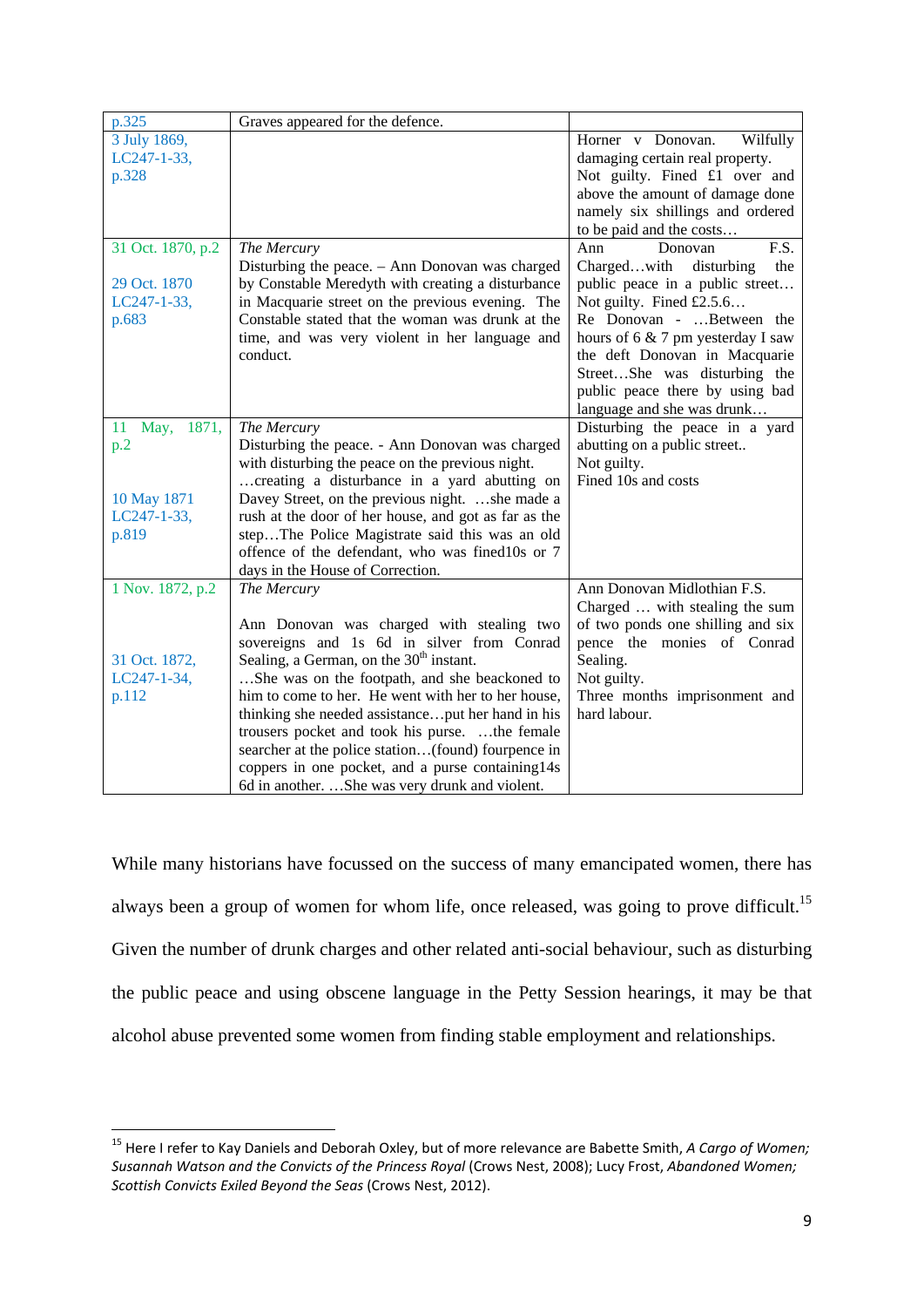In his study of female crime in nineteenth-century England, J.M. Beattie argues that many crimes in urban London may have gone undetected or unresolved compared to rural areas.<sup>16</sup> Given the population of Hobart and the surveillance of the remaining serving convict and exconvict population during this period, it would have been somewhat difficult for crimes no matter how small to go unnoticed or unpunished, even, it would appear, sleeping in a doorway.

Re: Sarah Baker. James Cunningham, City Police At 12o'clock this morning the 19th I was on duty in Goulburn St in HT hearing someone snoring in the front of a shop there I went to the spot and found it was the deft Baker. I woke her and asked her what she was doing there and she told me to ask her a ----. I asked her if she had any home. She said yes it's here pointing to the spot she was lying on. I asked her how she got her living and she said she f--- d for it. I then took her into custody. X had no previous knowledge of her. She was searched at the Watchouse. There was not anything found upon her. I think she told me where she lived after she had been confined in the Watchouse. X I had to call for assistance to bring you to the Watchouse.<sup>17</sup>

As Michael Sturma points out, convict women, while physically removed from their British homes, still retained their cultural identity and were subject to greater scrutiny as women in a relatively small population.<sup>18</sup> It is likely that women of such 'bad character' like Ann, Sarah and Mary were never going to find employment in Victorian-era Hobart irrespective of the state of the economy.

The majority of offenders during the 1860s in Hobart were lower working-class women, most of whom were ex-convicts made free by servitude. It is difficult to ascertain whether they were committing crimes because of their inability to find employment or because their typical

<sup>16</sup> J.M. Beattie, 'The Criminality of Women in Eighteenth‐Century England', *Journal of Social History*, Vol. 8, No.4 (Summer, 1975), p. 108.<br><sup>17</sup> Stors.tas.gov.au/LC-1-30, p.320.<br><sup>18</sup> Michael Sturma, 'Eye of the Beholder: The Stereotype of women convicts, 1788-1852', *Labour History*, No.

<sup>34</sup> (May, 1978), p. 10.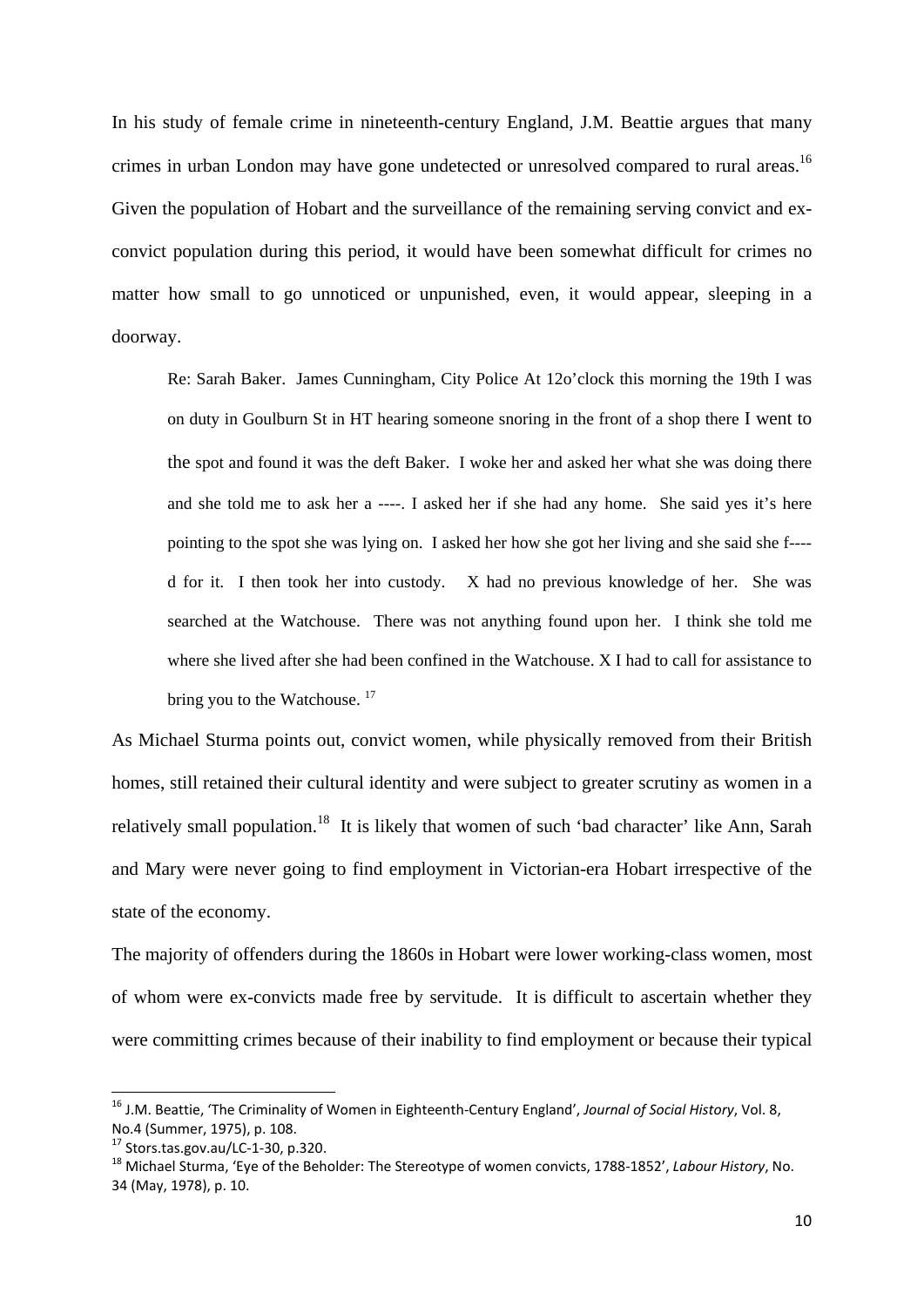rates of pay were so low. The mind-set of the women themselves may also account for the number of women involved in petty or opportunistic crime. Having already being labelled as criminal, did these women have anything to lose by again facing the court? It may also be that because of the ex-convict mix in the population, the judicial system was more willing to prosecute women.

In conclusion the Petty Session records contain a wealth of information useful for the study of the social history of 1860s Hobart. Importantly, they provide significant information on the lives of Hobart's female convict population. The women described in the statements quoted above appear to have been marginalised with little chance of moving away from the lives of petty crime they inhabited. Their overt 'boisterous' public behaviour singled them out for police intervention at the behest of a society that recoiled from their perceived deviancy. The Petty Session Records highlight the difficulties experienced by these women and their inability to escape their convict past.

### **Bibliography**

Tasmanian Archives Heritage Office (TAHO)

CON41, Conduct Registers of Female Convicts Arriving in the Period of the Probation System, TAHO.

LC247, TAHO: Record of Cases Heard in Petty Sessions. (now available on Stors.tas.gov.au/LC247‐1‐30)

Statistics of Tasmania, 1862, *Journals of the House of Assembly*, 1863, TAHO.

*Hobart Town Daily Mercury*

*The Mercury*, Monday 15 April 1867, p.2.

Brown, J.C.,*"Poverty is Not a Crime";The Development of Social Services in Tasmania 1803-1900* (Hobart, 1972).

Fraser, M.,*Behaving in a Riotous and Indecent Manner; Women and the Law in 1860s* (Hobart, 2012).

Frost, L., *Abandoned Women; Scottish Convicts Exiled Beyond the Seas* (Crows Nest, 2012). McKay, T., *The Princess Royal' Girls; The First Free Female Immigration Ship to Van Diemen's Land – 1832*, (Kingston, 2007).

Rushen, E., *Single and free; Female Migration to Australia, 1833-1837*, (Kew, 2003).